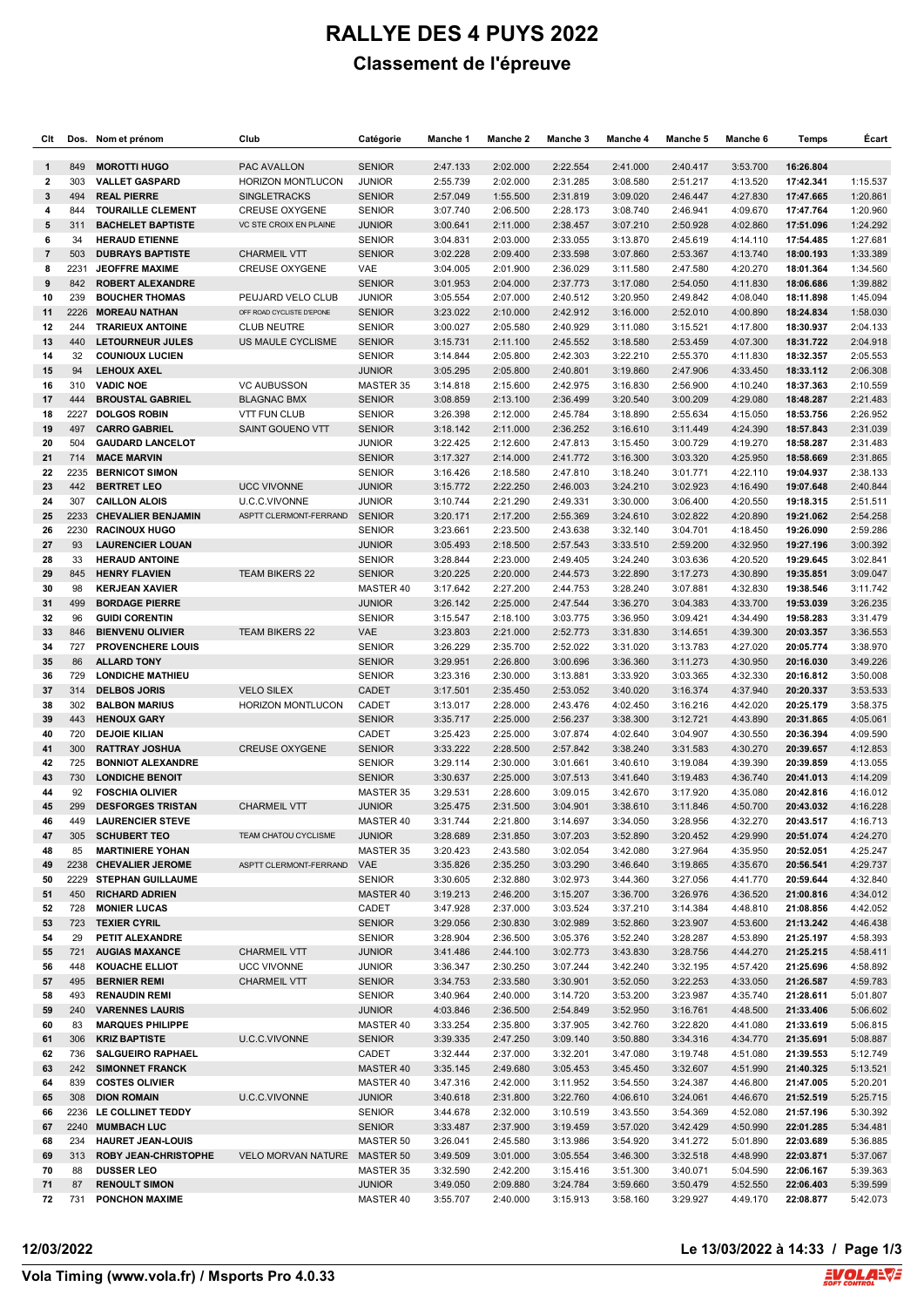## **RALLYE DES 4 PUYS 2022 Classement de l'épreuve**

| Clt | Dos. | Nom et prénom               | Club                             | Catégorie     | Manche 1 | Manche 2 | Manche <sub>3</sub> | Manche 4 | Manche 5 | Manche 6 | Temps     | Écart     |
|-----|------|-----------------------------|----------------------------------|---------------|----------|----------|---------------------|----------|----------|----------|-----------|-----------|
| 73  | 2232 | <b>BARBAT MATHIAS</b>       | ASPTT CLERMONT-FERRAND           | CADET         | 3:42.249 | 2:36.250 | 3:21.070            | 4:13.860 | 3:24.729 | 4:53.830 | 22:11.988 | 5:45.184  |
| 74  | 843  | <b>NALLET FLORIAN</b>       |                                  | <b>SENIOR</b> | 3:48.735 | 2:43.810 | 3:14.610            | 3:53.520 | 3:27.427 | 5:08.640 | 22:16.742 | 5:49.938  |
| 75  | 97   | <b>LOUVEAU VINCENT</b>      |                                  | <b>JUNIOR</b> | 3:49.502 | 2:38.500 | 3:18.166            | 3:56.000 | 3:40.109 | 4:56.080 | 22:18.357 | 5:51.553  |
| 76  | 99   | <b>BLONDOR JULIEN</b>       |                                  | <b>VAE</b>    | 3:49.147 | 2:44.250 | 3:18.222            | 3:54.210 | 3:43.530 | 4:55.330 | 22:24.689 | 5:57.885  |
| 77  | 76   | <b>GAUD PIERRE-HENRI</b>    |                                  | MASTER 40     | 3:49.564 | 2:52.810 | 3:20.217            | 3:55.210 | 3:35.079 | 4:58.810 | 22:31.690 | 6:04.886  |
| 78  | 716  | <b>LEMOIGNE PIERRE</b>      |                                  | <b>SENIOR</b> | 3:45.300 | 2:39.500 | 3:10.117            | 4:20.000 | 3:42.282 | 4:55.040 | 22:32.239 | 6:05.435  |
| 79  | 235  | <b>SELLIER QUENTIN</b>      |                                  | <b>SENIOR</b> | 3:31.972 | 2:54.600 | 3:25.855            | 3:57.550 | 3:50.607 | 4:57.300 | 22:37.884 | 6:11.080  |
| 80  | 245  | <b>SANSUS PAUL</b>          | ATAC VTT                         | <b>SENIOR</b> | 3:34.318 | 2:48.300 | 3:13.621            | 4:28.330 | 3:50.221 | 4:48.210 | 22:43.000 | 6:16.196  |
| 81  | 496  | <b>POUPON MAXENCE</b>       | <b>CHARMEIL VTT</b>              | <b>JUNIOR</b> | 3:52.896 | 2:34.680 | 2:59.900            | 3:37.360 | 4:55.860 | 4:44.360 | 22:45.056 | 6:18.252  |
| 82  | 847  | <b>AMGHAR SAMY</b>          | <b>VC AMBERTOIS</b>              | <b>JUNIOR</b> | 3:34.621 | 2:57.810 | 3:25.722            | 4:32.390 | 3:23.543 | 4:51.420 | 22:45.506 | 6:18.702  |
| 83  | 802  | <b>SUAUDEAU DANY</b>        |                                  | MASTER 35     | 3:42.754 | 2:51.260 | 3:19.514            | 4:10.550 | 3:49.672 | 4:53.270 | 22:47.020 | 6:20.216  |
| 84  | 722  | <b>REY PAUL</b>             |                                  | CADET         | 3:23.577 | 2:22.100 | 5:36.022            | 3:44.210 | 3:07.959 | 4:33.300 | 22:47.168 | 6:20.364  |
| 85  | 309  | <b>TAILLANDIER KEVIN</b>    | V.V.SAVIGNOLAIS                  | CADET         | 3:58.974 | 2:48.000 | 3:26.581            | 4:01.020 | 3:46.167 | 4:58.490 | 22:59.232 | 6:32.428  |
| 86  | 246  | <b>GOJON NICOLAS</b>        | <b>BI CLUB CHAPELLOIS</b>        | <b>JUNIOR</b> | 3:45.033 | 2:48.880 | 3:24.255            | 4:12.920 | 3:33.818 | 5:14.890 | 22:59.796 | 6:32.992  |
| 87  | 238  | <b>JULIEN VALENTIN</b>      | PEUJARD VELO CLUB                | <b>SENIOR</b> | 4:05.260 | 2:52.000 | 3:26.708            | 4:08.360 | 3:30.722 | 4:59.490 | 23:02.540 | 6:35.736  |
| 88  | 717  | <b>TERRADE MARTIN</b>       |                                  | <b>JUNIOR</b> | 3:31.575 | 2:50.880 | 3:32.073            | 4:30.670 | 3:32.868 | 5:08.940 | 23:07.006 | 6:40.202  |
| 89  | 95   | <b>LEMOINE YOUN</b>         |                                  | <b>SENIOR</b> | 3:26.176 | 2:40.810 | 3:37.897            | 4:00.050 | 3:50.029 | 5:36.500 | 23:11.462 | 6:44.658  |
| 90  | 439  | <b>LUCOTTE FABRICE</b>      | <b>DIJON SINGLETRACK</b>         | MASTER 35     | 3:52.219 | 2:48.500 | 3:33.469            | 4:17.240 | 3:44.271 | 5:02.390 | 23:18.089 | 6:51.285  |
| 91  | 2228 | <b>VACHER CORENTIN</b>      |                                  | <b>SENIOR</b> | 4:05.886 | 3:04.210 | 3:29.967            | 4:08.430 | 3:35.830 | 4:54.360 | 23:18.683 | 6:51.879  |
| 92  | 848  | <b>COLAS JEAN-LUC</b>       | <b>AURAY VTT</b>                 | MASTER 50     | 3:47.491 | 2:56.800 | 3:37.139            | 4:04.770 | 3:58.802 | 4:58.580 | 23:23.582 | 6:56.778  |
| 93  | 2239 | <b>DENNE FLORIAN</b>        | <b>CHARMEIL VTT</b>              | CADET         | 3:47.006 | 3:11.800 | 3:18.190            | 4:13.520 | 4:00.164 | 5:02.110 | 23:32.790 | 7:05.986  |
| 94  | 732  | <b>CHARPENET LORIS</b>      |                                  | CADET         | 3:58.005 | 3:29.000 | 3:18.744            | 4:11.920 | 3:48.902 | 5:01.770 | 23:48.341 | 7:21.537  |
| 95  | 726  | <b>SUAUDEAU JEREMIE</b>     |                                  | MASTER 40     | 3:59.970 | 3:19.250 | 3:25.757            | 4:15.020 | 3:48.133 | 5:04.740 | 23:52.870 | 7:26.066  |
| 96  | 735  | <b>ROTA ALEXANDRE</b>       |                                  | CADET         | 3:52.678 | 3:12.810 | 3:31.766            | 4:17.850 | 4:01.653 | 5:03.950 | 24:00.707 | 7:33.903  |
| 97  |      | 2242 CARRE MAXENCE          | <b>XC63</b>                      | <b>MINIME</b> | 4:10.411 | 2:58.300 | 3:52.403            | 4:09.810 | 3:36.343 | 5:14.610 | 24:01.877 | 7:35.073  |
| 98  | 91   | PERAIRE NICOLAS             |                                  | MASTER 35     | 3:36.086 | 2:55.000 | 3:15.640            | 3:56.020 | 3:51.318 | 6:32.270 | 24:06.334 | 7:39.530  |
| 99  | 84   | <b>GUINOT JAMES</b>         |                                  | MASTER 50     | 4:12.449 | 2:51.610 | 3:27.091            | 4:17.500 | 4:00.723 | 5:18.180 | 24:07.553 | 7:40.749  |
| 100 | 297  | <b>VANNEREAU JULIEN</b>     | <b>BICROSS RIANNAIS BERRY</b>    | <b>SENIOR</b> | 3:55.603 | 3:05.810 | 3:36.036            | 4:20.610 | 3:48.505 | 5:27.520 | 24:14.084 | 7:47.280  |
| 101 | 441  | DI PASQUALE JULES           | <b>CREUSE OXYGENE</b>            | CADET         | 3:52.258 | 2:38.000 | 3:23.110            | 4:16.000 | 3:49.669 | 6:15.490 | 24:14.527 | 7:47.723  |
| 102 | 237  | <b>MOREAU ANTONIN</b>       |                                  | <b>MINIME</b> | 4:12.934 | 3:00.800 | 3:36.267            | 4:30.610 | 3:40.940 | 5:14.950 | 24:16.501 | 7:49.697  |
| 103 | 89   | <b>MAZE ARNAUD</b>          |                                  | <b>SENIOR</b> | 4:02.330 | 3:00.100 | 3:32.506            | 4:25.080 | 3:55.353 | 5:24.950 | 24:20.319 | 7:53.515  |
| 104 | 236  | <b>MOREAU JEAN FRANCOIS</b> |                                  | MASTER 40     | 4:01.568 | 3:15.680 | 3:33.075            | 4:23.990 | 3:51.247 | 5:25.080 | 24:30.640 | 8:03.836  |
| 105 | 447  | <b>ROSSI ALEXANDRE</b>      |                                  | <b>SENIOR</b> | 3:53.660 | 3:05.280 | 3:37.311            | 4:09.330 | 4:35.148 | 5:17.240 | 24:37.969 | 8:11.165  |
| 106 | 2241 | <b>LAPEYRONIE MARC</b>      |                                  | MASTER 40     | 3:54.042 | 3:11.250 | 3:31.906            | 4:28.080 | 4:04.195 | 5:30.050 | 24:39.523 | 8:12.719  |
| 107 | 733  | <b>DUPUY JULES</b>          |                                  | CADET         | 3:57.054 | 2:59.000 | 4:31.040            | 4:11.800 | 3:55.252 | 5:06.890 | 24:41.036 | 8:14.232  |
| 108 | 31   | <b>GRANDET ETHAN</b>        |                                  | CADET         | 3:44.275 | 3:01.979 | 4:17.611            | 4:24.890 | 3:56.913 | 5:41.300 | 25:06.968 | 8:40.164  |
| 109 | 301  | <b>CONQUIS AUGUSTIN</b>     | VTT CLUB DES BOIS NOIRS          | CADET         | 4:18.529 | 3:08.000 | 3:53.149            | 4:24.020 | 4:11.075 | 5:23.830 | 25:18.603 | 8:51.799  |
| 110 | 90   | <b>BUROT DAMIEN</b>         |                                  | <b>SENIOR</b> | 4:33.012 | 3:17.200 | 4:07.325            | 4:27.830 | 4:16.507 | 5:11.770 | 25:53.644 | 9:26.840  |
| 111 | 718  | <b>CARLIER-KLIMZA HUGO</b>  |                                  | <b>JUNIOR</b> | 4:18.482 | 3:24.000 | 4:03.373            | 4:37.920 | 4:16.993 | 5:52.920 | 26:33.688 | 10:06.884 |
| 112 | 312  | <b>POILANE DENIS</b>        | VELO MORVAN NATURE MASTER 50     |               | 4:34.790 | 3:37.000 | 3:45.271            | 4:51.950 | 4:44.966 | 5:36.610 | 27:10.587 | 10:43.783 |
| 113 | 502  | <b>DUMONT CHARLES</b>       |                                  | <b>JUNIOR</b> | 3:36.125 | 2:39.000 | 2:59.077            | 3:34.270 | 9:45.918 | 4:56.200 | 27:30.590 | 11:03.786 |
| 114 | 2237 | <b>CHEVALIER LEONIE</b>     | AS PERIGORD BESSEDE MINIME FILLE |               | 4:37.028 | 3:34.000 | 4:23.746            | 4:54.080 | 4:11.644 | 5:57.740 | 27:38.238 | 11:11.434 |
| 115 | 840  | <b>CHASSAGNE ALAIN</b>      |                                  | <b>VAE</b>    | 4:35.992 | 3:37.000 | 4:03.286            | 5:04.240 | 4:54.082 | 5:38.490 | 27:53.090 | 11:26.286 |
| 116 | 2234 | <b>MARTINEZ SACHA</b>       | ASPTT CLERMONT-FERRAND           | CADET         | 4:34.290 | 3:39.580 | 4:07.751            | 5:15.200 | 4:51.270 | 5:45.830 | 28:13.921 | 11:47.117 |
| 117 | 315  | <b>MERLE NOAH</b>           | CENTRE VTT PAYS D'AMBERT         | CADET         | 4:17.653 | 3:26.000 | 4:55.740            | 4:59.510 | 4:34.705 | 6:23.920 | 28:37.528 | 12:10.724 |
| 118 | 734  | <b>ROTA FABRICE</b>         |                                  | VAE           | 5:38.745 | 4:56.000 | 4:35.408            | 5:38.240 | 4:45.256 | 5:38.020 | 31:11.669 | 14:44.865 |

#### **DNS – Absents au départ - Manche 1**

| 24  | <b>PITREL MAXIME</b>       |                    | <b>SENIOR</b> |
|-----|----------------------------|--------------------|---------------|
| 25  | PIVETEAU ARNAUD            |                    | <b>SENIOR</b> |
| 26  | <b>RENOLEAU JEREMY</b>     |                    | <b>SENIOR</b> |
| 27  | <b>DUBOIS BENJAMIN</b>     |                    | <b>SENIOR</b> |
| 28  | <b>OGOREK NICOLAS</b>      |                    | <b>SENIOR</b> |
| 80  | LE POTTIER JOCELYN         |                    | <b>VAE</b>    |
| 81  | LE POTTIER FREDERIC        |                    | <b>VAE</b>    |
| 82  | <b>GONZALEZ MICHAEL</b>    |                    | <b>VAE</b>    |
| 100 | <b>DEBAQUE VALENTIN</b>    |                    | <b>SENIOR</b> |
| 233 | <b>VERRIER ALEXANDRE</b>   |                    | MASTER 40     |
| 241 | <b>LALANNE JEAN-PAUL</b>   |                    | MASTER 40     |
| 243 | <b>CHAUFFOURD MATTHIAS</b> |                    | MASTER 40     |
| 446 | <b>MENJOU IRENEE</b>       | <b>LOURDES VTT</b> | <b>SENIOR</b> |
| 850 | <b>MARTINET FLORIAN</b>    |                    | <b>VAE</b>    |
|     |                            |                    |               |

### **DNS – Absents au départ - Manche 3**

| 719<br>841 | <b>PERROTIN NATHAN</b><br><b>DAUNAS PIERRE</b> | <b>UCC VIVONNE</b> | <b>JUNIOR</b><br><b>SENIOR</b> | 3:44.675<br>4:01.284 | 2:50.810<br>3:06.500 |          |          |
|------------|------------------------------------------------|--------------------|--------------------------------|----------------------|----------------------|----------|----------|
|            | <b>DNF - Abandons - Manche 3</b>               |                    |                                |                      |                      |          |          |
| 724        | <b>JUDIC JOCELYN</b>                           |                    | <b>SENIOR</b>                  | 3:10.751             | 2:12.200             | 3:09.065 | 4:15.490 |
|            |                                                |                    |                                |                      |                      |          |          |

**12/03/2022 Le 13/03/2022 à 14:33 / Page 2/3**